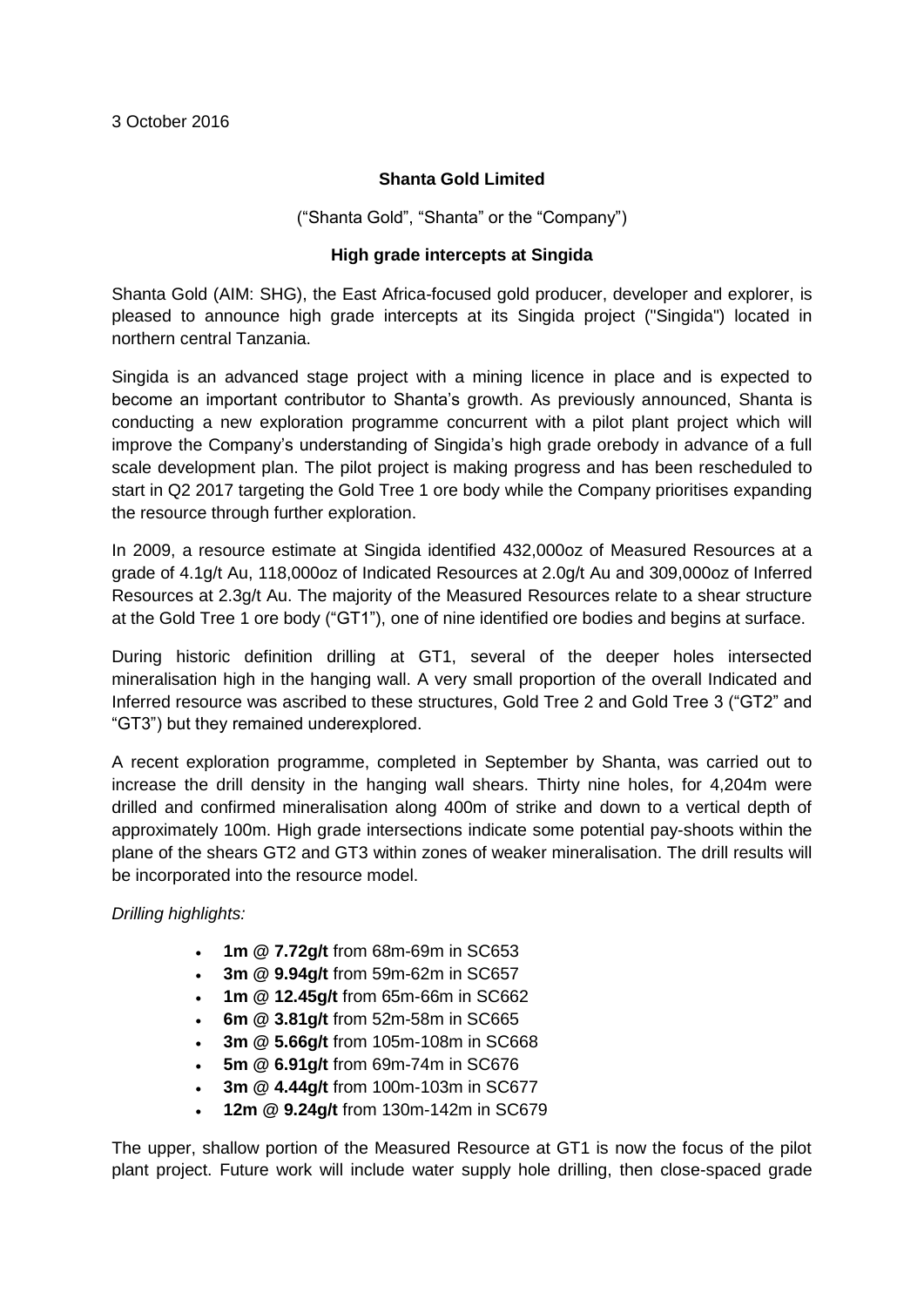control holes covering the "pit footprint" of the pilot mining slot, as well as further resource drilling on GT1, GT2 and GT3. Shanta is also planning IP surveys to track a Volcanogenic Semi Massive Sulphide horizon that is believed to be a preferred locality for brittle-ductile deformation and mineralisation.

## *Toby Bradbury, Chief Executive Officer, commented:*

"With New Luika's expanding resource generating strong free cash flow, we have refocused on Shanta's original flagship project at Singida. The recent Singida drill results increase our confidence that, subject to an updated Feasibility Study, Shanta will be able to significantly increase its production of low cost ounces at an extremely competitive capital cost.

The results from this latest drilling campaign further reinforce the value that our exploration emphasis is creating and the exciting prospectivity of Shanta's portfolio both at Singida and in the Lupa Goldfield.

The portion of the GT2 and GT3 mineralisation that is near-surface may hold stripping ratio benefits when establishing an open pit for the Gold Tree 1 ore body. The drilling programme also highlights the potential to access multiple mineralised structures from underground infrastructure designed to exploit the Gold Tree 1 ore body with associated cost benefits.

Further exploration will continue to target resource drilling on the other known ore bodies that make up the Singida project. Meanwhile, we look forward to updating the market on progress at the pilot project in due course. Studies on the high grade, low tonnage, low capex pilot plant continue to look attractive and serve to demonstrate the Company's continued commitment to the development of the Singida Project."

| <b>BHID</b>  | <b>From</b> | To  | <b>Intersection Width</b> | Au Ave | <b>Notes</b>            |
|--------------|-------------|-----|---------------------------|--------|-------------------------|
| SC652        | 34          | 39  | 5                         | 2.07   |                         |
| And          |             |     |                           |        |                         |
| SC652        | 69          | 71  | $\overline{2}$            | 1.31   |                         |
| SC653        | 60          | 63  | 3                         | 2.27   |                         |
| And          |             |     |                           |        |                         |
| SC653        | 68          | 69  | 1                         | 7.72   |                         |
| <b>SC655</b> | 3           | 7   | 4                         | 2.03   |                         |
| And          |             |     |                           |        |                         |
| <b>SC655</b> | 11          | 12  | 1                         | 1.10   |                         |
| <b>SC657</b> | 35          | 37  | $\overline{2}$            | 1.04   |                         |
| And          |             |     |                           |        |                         |
| SC657        | 59          | 62  | 3                         | 9.94   | Including 1m @ 24.76g/t |
| <b>SC658</b> | 0           | 1   | 1                         | 2.05   |                         |
| And          |             |     |                           |        |                         |
| <b>SC658</b> | 22          | 23  | 1                         | 2.50   |                         |
| <b>SC659</b> | 74          | 77  | 3                         | 1.07   |                         |
| <b>SC660</b> | 136         | 137 | 1                         | 10.30  |                         |
| And          |             |     |                           |        |                         |
| <b>SC660</b> | 141         | 142 | 1                         | 1.05   |                         |

## *Table 1: Intersection Summary – Singida Gold Tree 2 & Gold Tree 3 RC Drilling*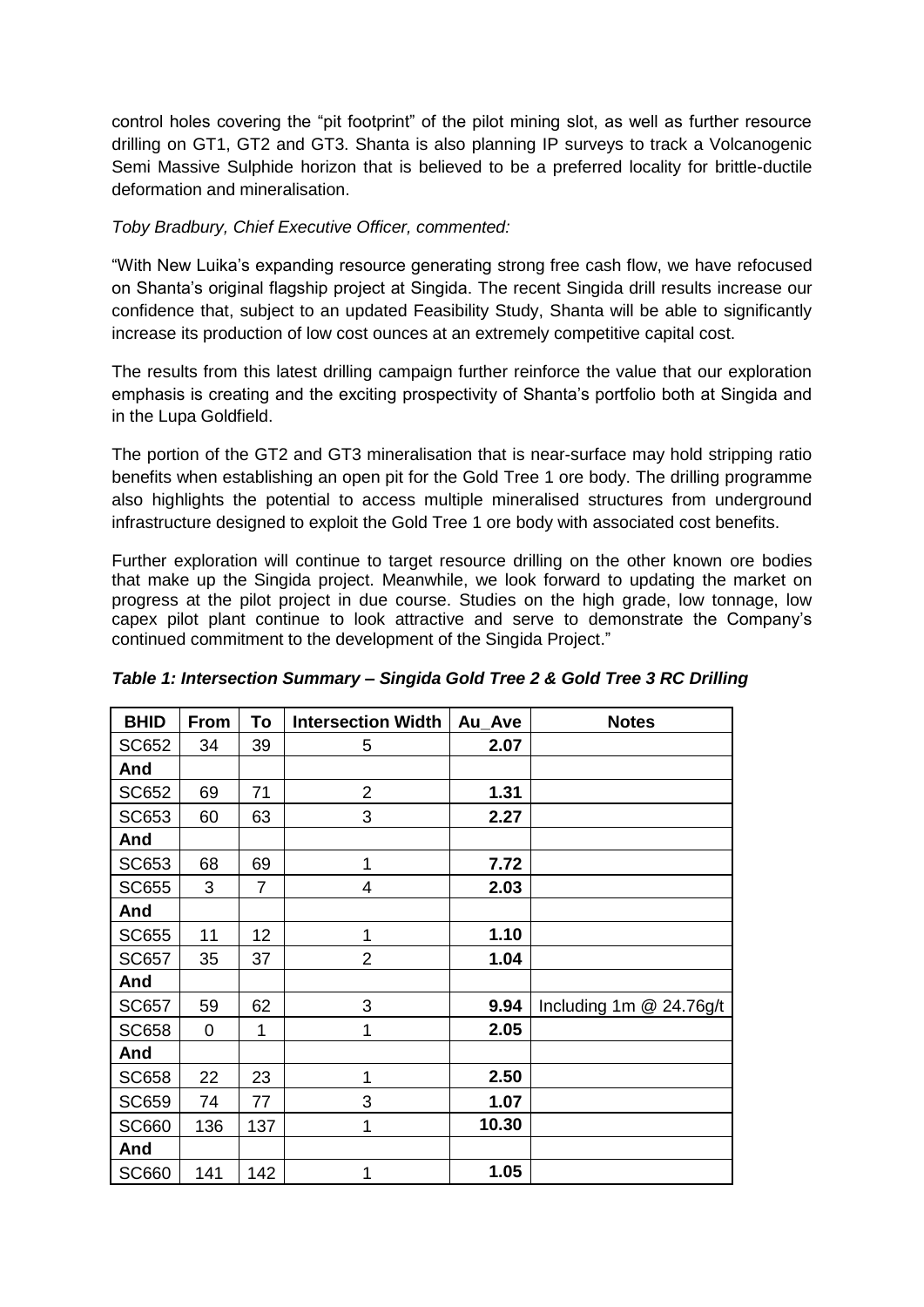| SC662        | 65  | 66             | 1                        | 12.45 |                         |
|--------------|-----|----------------|--------------------------|-------|-------------------------|
| And          |     |                |                          |       |                         |
| <b>SC662</b> | 69  | 82             | 13                       | 2.51  | Including 2m @ 9.53g/t  |
| And          |     |                |                          |       |                         |
| SC662        | 96  | 97             | 1                        | 5.81  |                         |
|              |     |                |                          |       |                         |
| SC664        | 66  | 67             | $\mathbf{1}$             | 2.07  |                         |
| <b>SC665</b> | 3   | $\overline{7}$ | $\overline{\mathbf{4}}$  | 3.55  |                         |
| And          |     |                |                          |       |                         |
| <b>SC665</b> | 42  | 43             | 1                        | 3.44  |                         |
| And          |     |                |                          |       |                         |
| SC665        | 52  | 58             | 6                        | 3.81  | Including 1m @ 11.53g/t |
| <b>SC666</b> | 79  | 86             | $\overline{7}$           | 3.31  |                         |
| And          |     |                |                          |       |                         |
| SC666        | 135 | 139            | 4                        | 2.93  |                         |
| <b>SC667</b> | 41  | 43             | $\overline{2}$           | 1.45  |                         |
| <b>SC668</b> | 48  | 51             | 3                        | 0.95  |                         |
| And          |     |                |                          |       |                         |
| <b>SC668</b> | 105 | 108            | 3                        | 5.66  | Including 1m @ 14.45g/t |
| And          |     |                |                          |       |                         |
| <b>SC668</b> | 111 | 112            | 1                        | 1.28  |                         |
| SC669        | 3   | 6              | 3                        | 2.78  |                         |
| SC671        | 34  | 35             | 1                        | 2.77  |                         |
| <b>SC672</b> | 47  | 48             | 1                        | 3.46  |                         |
| And          |     |                |                          |       |                         |
| SC672        | 108 | 113            | 5                        | 1.75  |                         |
| SC673        | 31  | 32             | 1                        | 1.44  |                         |
| And          |     |                |                          |       |                         |
| SC673        | 54  | 55             | $\mathbf 1$              | 5.83  |                         |
| And          |     |                |                          |       |                         |
| SC673        | 61  | 62             | 1                        | 1.31  |                         |
| <b>SC674</b> | 8   | 12             | $\overline{\mathcal{A}}$ | 1.51  |                         |
| <b>SC675</b> | 91  | 92             | 1                        | 1.80  |                         |
| <b>SC676</b> | 0   | 1              | 1                        | 2.39  |                         |
| And          |     |                |                          |       |                         |
| <b>SC676</b> | 69  | 74             | 5                        | 6.91  | Including 2m @ 11.2g/t  |
| And          |     |                |                          |       |                         |
| <b>SC676</b> | 113 | 114            | 1                        | 4.63  |                         |
| And          |     |                |                          |       |                         |
| <b>SC676</b> | 158 | 159            | 1                        | 2.00  |                         |
| <b>SC677</b> | 100 | 103            | 3                        | 4.44  | Including 1m @ 11.5g/t  |
| And          |     |                |                          |       |                         |
| <b>SC677</b> | 106 | 107            | 1                        | 1.39  |                         |
| <b>SC678</b> | 33  | 34             | 1                        | 1.51  |                         |
| And          |     |                |                          |       |                         |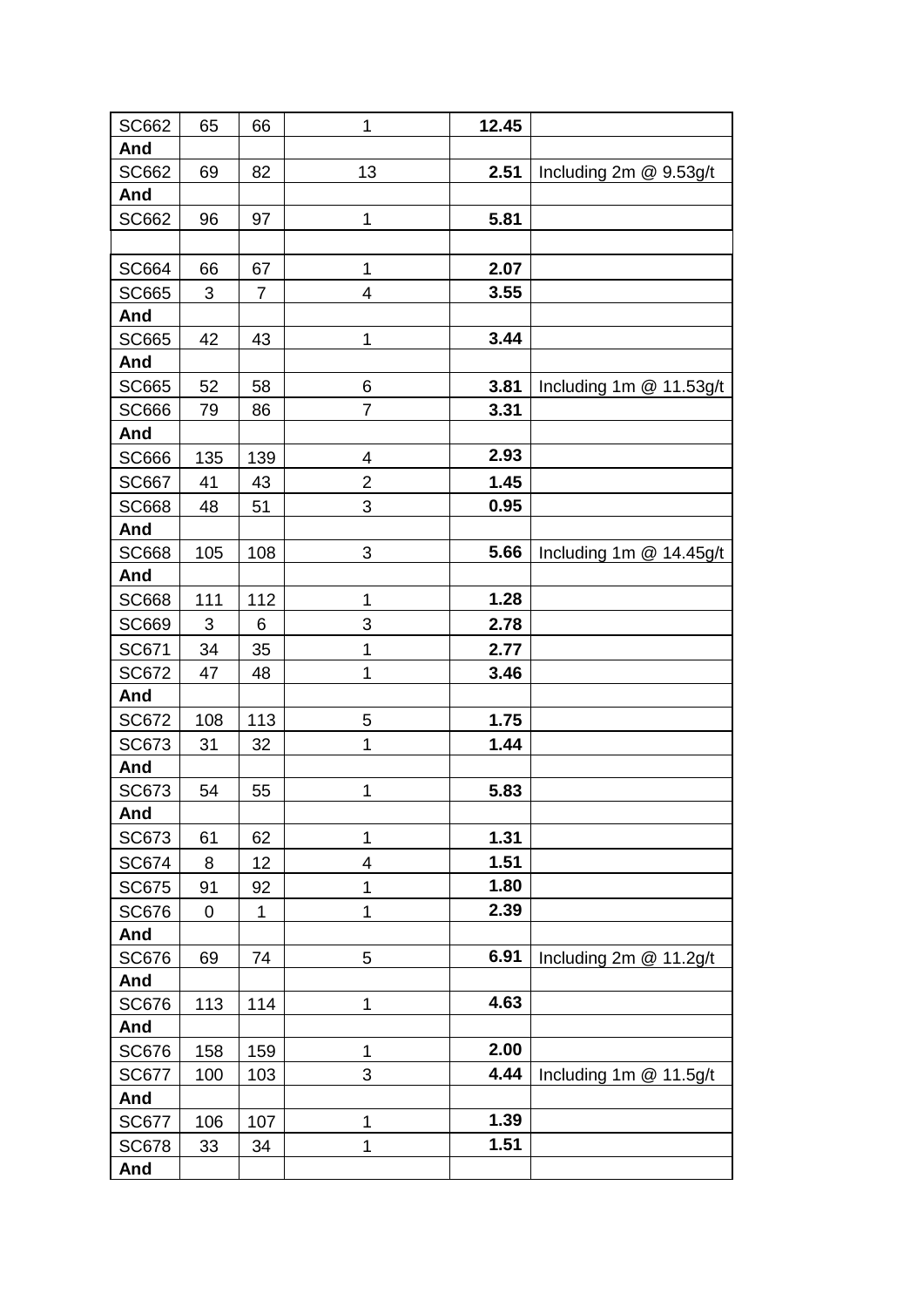| <b>SC678</b> | 126 | 129 | 3               | 1.23 |                         |
|--------------|-----|-----|-----------------|------|-------------------------|
| <b>SC679</b> | 130 | 142 | 12 <sup>2</sup> | 9.24 | Including 8m @ 12.35g/t |
| <b>SC680</b> | 19  | 21  | 2               | 1.12 |                         |
| <b>SC681</b> | 12  | 16  | 4               | 1.93 |                         |
| <b>SC682</b> | 26  | 27  |                 | 2.91 |                         |
| And          |     |     |                 |      |                         |
| <b>SC682</b> | 76  | 77  | 1               | 2.29 |                         |
| <b>SC686</b> | 49  | 52  | 3               | 1.12 |                         |
| <b>SC687</b> | 21  | 22  |                 | 1.01 |                         |
| And          |     |     |                 |      |                         |
| <b>SC687</b> | 33  | 34  |                 | 7.10 |                         |
| <b>SC688</b> | 78  | 79  |                 | 3.03 |                         |
| <b>SC690</b> | 117 | 121 | 4               | 2.76 |                         |

1. Down hole intersection widths quoted, not true widths. Holes drilled at -50 $^{\circ}$  and -60 $^{\circ}$ 

2. See links for accompanying plan and section view of the drilling programme [http://www.rns-pdf.londonstockexchange.com/rns/4513L\\_-2016-10-2.pdf](http://www.rns-pdf.londonstockexchange.com/rns/4513L_-2016-10-2.pdf) [http://www.rns-pdf.londonstockexchange.com/rns/4513L\\_1-2016-10-2.pdf](http://www.rns-pdf.londonstockexchange.com/rns/4513L_1-2016-10-2.pdf) [http://www.rns-pdf.londonstockexchange.com/rns/4513L\\_2-2016-10-2.pdf](http://www.rns-pdf.londonstockexchange.com/rns/4513L_2-2016-10-2.pdf)

3. Compositing guidelines: Internal waste excluded >1m @ <0.5g/t, External waste excluded >1m @  $<$ 0.5g/t

+255 (0)22 2601 829

This announcement is inside information for the purposes of Article 7 of Regulation 596/2014.

## **Enquiries:**

## **Shanta Gold Limited**

|  | Toby Bradbury (CEO) |  |
|--|---------------------|--|
|--|---------------------|--|

Mark Rosslee (CFO)

#### **Nominated Adviser and Broker**

| Peel Hunt LLP                                  |                      |
|------------------------------------------------|----------------------|
| Matthew Armitt / Ross Allister / Chris Burrows | +44 (0) 20 7418 8900 |

## **Financial Public Relations**

**Tavistock** 

| Emily Fenton / Jos Simson / Barney Hayward | +44 (0)20 7920 3150 |
|--------------------------------------------|---------------------|
|--------------------------------------------|---------------------|